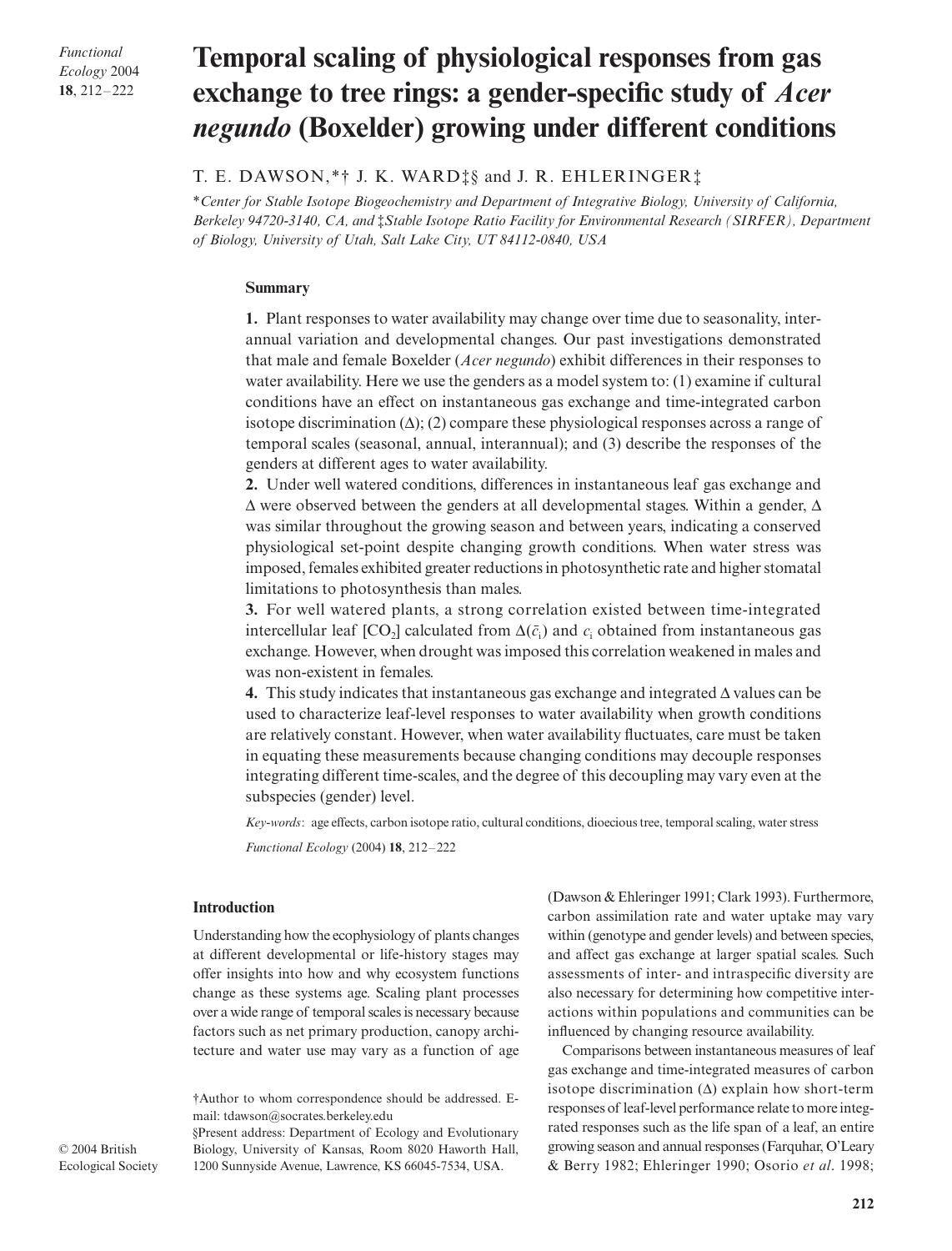Olivas-Garcia, Cregg & Hennessey 2000; Le Roux-Swarthout, Terwilliger & Martin 2001). Long-term physiological performance, measured as leaf ∆, can also be applied to simplify broad-scale models of standlevel or landscape-level carbon and water balance (Dawson & Chapin 1993; Ehleringer & Field 1993). Furthermore, tests need to be conducted to determine if instantaneous and more integrated physiological responses to water availability vary when plants are grown under more controlled cultural conditions (e.g. garden, large pots) compared with the field. This knowledge will allow us to determine if smaller-scale studies can identify physiological changes that will occur in ecosystems or over longer time scales.

Plant ∆ measurements can integrate plant responses over varying time scales(Farquhar, Ehleringer & Hubick 1989; Adams & Grierson 2001; Dawson *et al*. 2002). Differences in  $\Delta$  of C<sub>3</sub> tissues result from variations in the time-integrated ratio of internal to ambient  $CO<sub>2</sub>$  concentrations  $(c_i/c_a)$  within leaves caused by differences in stomatal regulation and photosynthetic rate (Farquhar *et al*. 1982; Geber & Dawson 1990; Ehleringer & Cerling 1995). These values are influenced by the availability of water and light (Ehleringer 1993; Zimmerman & Ehleringer 1990; Buchmann *et al*. 1996; Berry, Varney & Flanagan 1997; Warren, McGrath & Adams 2001); temperature (O'Leary 1981); humidity (Comstock & Ehleringer 1993); and salinity (Flanagan & Jefferies 1989; Walker & Sinclair 1992), and a host of other factors (Dawson *et al*. 2002). Differences in ∆ have also been reported between genders of dioecious plants(Dawson & Bliss 1989; Dawson & Ehleringer 1993; Ward *et al*. 2002), and may also be related to life history and longevity (Donovan & Ehleringer 1991; Schuster *et al*. 1992a,b; Zacharisen *et al*. 1999).

Carbon isotope analysis is a powerful tool for studying woody species due to the availability of tissues produced over a range of different time scales (leaves, early wood, late wood, whole rings; Leavitt & Long 1986; Dawson *et al*. 2002; Jäggi *et al*. 2002). Such measurements will increase understanding of how physiological responses are scaled to longer-term growth and fitness parameters within a tree species (Dawson & Geber 1999). Furthermore, studying the physiological responses of trees to changing resource availability over long time scales, and the effects of these responses on growth and population structure, must be understood to predict larger-scale ecosystem responses.

From our previous investigations (Dawson  $&$  Ehleringer 1993; Ward *et al*. 2002) we identified large and significant differences in the physiological responses of male and female trees of Boxelder, *Acer negundo* var. *interior*, to resource availability. Therefore this species provides an excellent system for studying the effects of growing conditions and temporal scaling on subspecies components that are otherwise similar, yet also vary in response to water availability. Our objectives here were threefold: (1) to examine if growing conditions have an effect on instantaneous gas-exchange properties and time-integrated

© 2004 British Ecological Society, *Functional Ecology*, **18**, 212–222

internal CO<sub>2</sub> concentrations (*c*<sub>i</sub>) calculated from ∆ (designated as  $\bar{c}_i$ ); (2) to compare these physiological responses across a range of temporal scales (e.g. seasonally, interannually); (3) to describe the responses of the genders at different ages to water availability.

#### **Materials and methods**

#### **EXPERIMENTS**

Several different sets of data were collected during this study.

- **1.** Data were collected to assess the effects of cultural conditions on leaf gas exchange and  $\Delta$  (equation 2) for male and female trees at the peak of the growing season (mid-July). Plants were growing under three cultural conditions (field, garden, pots) for 3 years. Field trees were mature adults (40+ years old); potand garden-grown trees were 2–4 years old and raised from vegetative propagation. The same genotypes were used for all three cultural conditions, and the same trees were measured each year. All measurements were made on well watered plants.
- **2.** Data were collected to determine if there were withinand between-season changes in physiology, leaf gas exchange and leaf ∆. Measurements were taken three times during each growing season and for the three cultural conditions (field, garden, pots). Leaf environmental and developmental effects were controlled for by always sampling recently matured leaves in full sun that reflected recent growing conditions. These measurements were taken in early June, mid-July and late August for 3 years. Gardenand pot-grown trees were well watered and field trees were exposed to natural conditions. Leaf-to-air mole fraction vapour gradient (ν) and leaf temperature were monitored continuously as described by Dawson & Ehleringer (1993).
- **3.** Data were collected to determine the effects of drought on tree performance. This was assessed by measuring instantaneous intercellular  $CO$ , concentration  $(c_i)$  calculated from leaf gas exchange and the time-integrated intercellular CO<sub>2</sub> concentration calculated from  $\Delta(\bar{c}_i$ , equation 3) for trees growing in 40 l pots. One-year-old trees were droughted by withholding irrigation from replicate trees of each genotype and allowing leaf water potential  $(\Psi_1)$ to decline to below −1·15 but never lower than −2·25 MPa. This drydown occurred very rapidly for potted plants (within days), but occurred more slowly for garden trees (2 weeks). Once plants had reached the drought stage (when  $\Psi_1$  had declined), instantaneous leaf gas exchange was determined on well watered and droughted trees.The leaves measured were then collected for ∆ analyses once they had been dried.  $A - c_i$  curves and leaf oxygen evolution were also measured on both sets of trees. Leaf ∆ was also measured on field trees that occurred at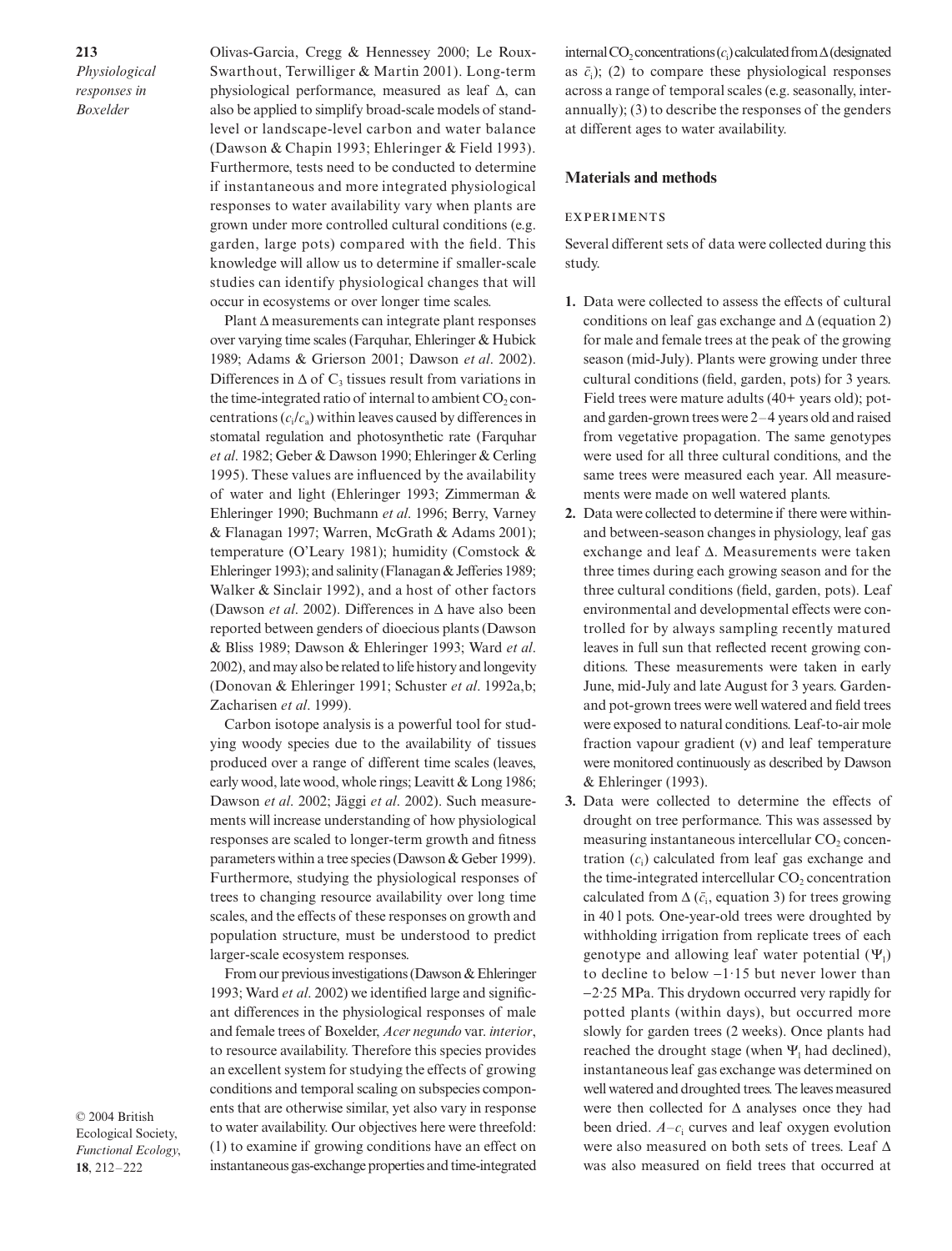streamside habitats (wet) and non-streamside habitats (dry) to provide an integrated field measure of responses to differences in water availability.

**4.** Data were collected to determine the effects of age on gender-specific responses. Here the data from our current field studies and garden- and pot-grown culture were combined with those from our previous studies to compare the effects of time-integrated measurements (leaf ∆ and wood cellulose ∆) and the duration of water treatments (short term; life span) on male and female Boxelder of different ages.

#### PLANT MATERIAL AND GROWING CONDITIONS

Stem cuttings were taken from 19 genotypes(nine female and 10 male genotypes) of field trees when they were leafless and dormant during the winter. New roots were formed  $\approx$  2 months later in a medium of 1 : 1 vermiculite and perlite, and the plants were allowed to grow and establish in 5 l pots for 3 months before being transplanted into 40 l pots. While plants were growing in pots they were fertilized biweekly with half-strength Hoagland's solution and grown outdoors under natural conditions  $[28-40 \text{ C}, \text{relative humidity } 12-40\%,$ photosynthetically active radiation (300–700 nm) 900– 1850 mol m<sup>−</sup><sup>2</sup> s<sup>−</sup><sup>1</sup> ]. A subset of these trees was planted in a common garden (University of Utah, SaltLakeCity) in the fall of the second growing season. Sampling of these trees began the following year. The measurements for the present study were obtained from adult trees in the field (Red Butte Canyon Research Natural Area, directly above the garden site; Ehleringer *et al*. 1992) and from 2–4-year-old, vegetatively propagated trees in pots and in the common garden over three growing seasons (measurements taken early June to late August).

#### **LEAF SAMPLING**

The same leaves were used for all gas-exchange and isotope comparisons. For time-series comparisons such as those shown in Fig. 1, the most recently matured leaves growing in full-sun conditions were measured, which reflected the most recent growing conditions. Leaves are produced continually from May to September in *A. negundo*, and new leavestake 16–23 daysto complete development. Leaves were sampled at the same age, but were exposed to different growth conditions throughout the growing season and between years. Total nitrogen concentrations in leaves were determined as in Dawson & Ehleringer (1993). Stomatal densities were determined on replicates of the same leaves. Here, seven to nine replicate leaves were removed from the plant and a plastic impression was made immediately with sprayon polystyrene. The plastic impression was removed and viewed at 300× under a Nikon R8 microscope (Tokyo, Japan) where the size of the viewing field was known. The numbers of stomata per field were then counted as in Dawson & Ehleringer (1993). Twenty fields per leaf were counted and these measures used to obtain numbers of stomata per mm<sup>2</sup>.

## MEASUREMENTS OF INSTANTANEOUS LEAF **GAS EXCHANGE**

Gas exchange was measured  $(A, g, A/g =$  carbon uptake relative to water loss, termed intrinsic water-use efficiency) in the field with a portable photosynthesis system (LI-6200, LiCor, Lincoln, NE, USA), and in the laboratory with an open-flow system following the methods outlined by Dawson & Ehleringer (1993). Rates of leaf oxygen evolution were determined using an oxygen electrode photosynthesis system (Hansatech, LD2/2, Norfolk, UK) in the gas-phase configuration (after Walker  $& Leegood 1993$ ) on the same leaves where a 2 cm2 leaf disk was excised from the central portion of a terminal leaflet. The  $CO<sub>2</sub>$  source was a 5% solution of sodium bicarbonate. Previous investigations by Flanagan & Jefferies(1989) demonstrated that measuring rates of  $O<sub>2</sub>$  evolution using this protocol eliminates stomatal limitation on photosynthesis by overcoming problems of CO<sub>2</sub> diffusion through stomata.



© 2004 British Ecological Society, *Functional Ecology*, **18**, 212–222

**Fig. 1.** Average leaf carbon isotope ( 13C/12C) discrimination (∆) for male (grey bars) and female (black bars) trees of Boxelder (*Acer negundo*) during the early, mid- and late growing season, growing in the field, a common garden and 40 l pots. For leaf ∆ all male–female comparisons were significantly different  $(P < 0.01)$ , but no differences were detected between time points within the growing season or between cultural conditions. Data are averages (SD) taken over 3 years; no significant differences were detected (ANOVA,  $P = 0.318$ ) between years therefore and the data were pooled.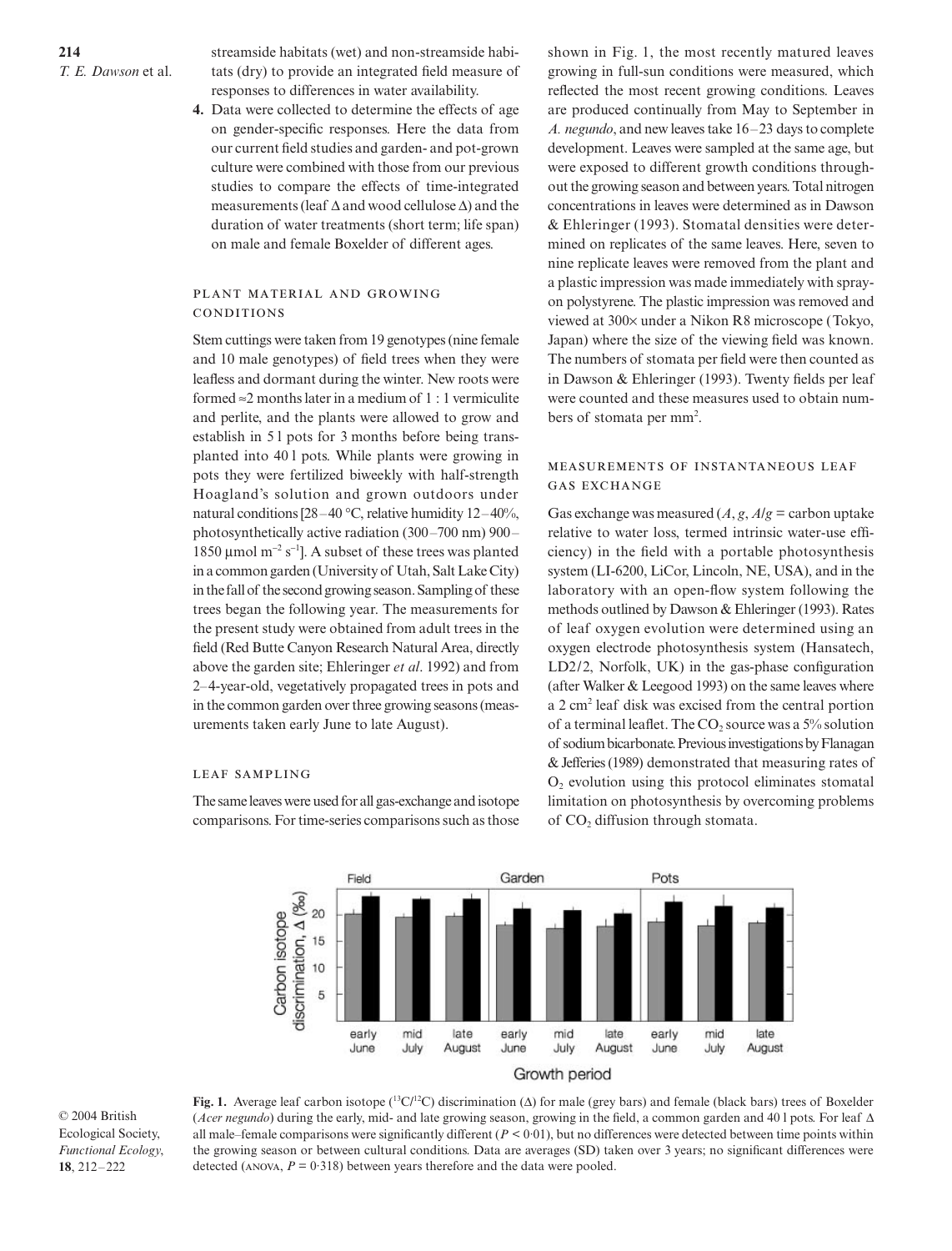#### MEASUREMENTS OF CARBON ISOTOPE RATIOS

Following gas-exchange measurements, leaves for carbon isotope ratio  $(\delta)$  analyses were collected and immediately transported to the laboratory, where they were dried at 60 C to a constant weight and then ground to 40 mesh to homogenize the tissues. A 3 mg subsample of the tissue was combusted for 6 h at 850 C in sealed, evacuated Vicor tubes containing cupric oxide and silver foil, and then cooled to room temperature over a 12 h period (Ehleringer & Osmond 1989).  $CO<sub>2</sub>$  produced by combustion was purified cryogenically, then  $\delta^{13}$ C was measured on either a Finnigan MAT delta E or delta S isotope ratio mass spectrometer. The instrument error (twice the standard deviation) associated with each observation was  $\pm 0.1\%$ , and the error between repeated analyses of the same ground tissue was less than  $\pm 0.17\%$ . The ratio of <sup>13</sup>C to <sup>12</sup>C ( $\delta$ ) in the leaf was calculated using delta notation:

$$
\delta = (R_{\text{sample}}/R_{\text{standard}} - 1) \times 1000 \qquad \text{eqn 1}
$$

where *R* is the  ${}^{13}C/{}^{12}C$  and the standard was V-PDB. Then leaf carbon isotope discrimination (∆) was calculated as:

$$
\Delta = (\delta_a - \delta_p)/(1 + \delta_p) \qquad \text{eqn 2}
$$

where  $\delta_a$  is the  $\delta^{13}C$  of source CO<sub>2</sub> (assumed to be –8·0‰) and  $\delta_n$  is the  $\delta^{13}$ C of the plant material (from equation 1). Time-integrated intercellular  $CO_2$  concentration  $(\bar{c}_i)$ was obtained by rearranging the equation for leaf carbon isotope ratio presented by Farquhar *et al.* (1982) to give:

$$
\bar{c}_i = c_a(\delta_a - \delta_p - a)/(b - a) \qquad \text{eqn 3}
$$

where  $c_a$  was measured as 347–359 l l<sup>-1</sup>; *a* is the fractionation due to diffusion in air (4·4‰); and *b* is the net fractionation due to carboxylation (RuBP carboxylase, 27‰).For our carbon isotope analyses of wood cellulose we followed the procedures outlined by Ward, Dawson & Ehleringer (2002) for the purified (alpha) cellulose extraction and isotope analysis.

#### STATISTICAL ANALYSES

Differences between years or in the seasonal course of gas exchange and *A*/*g* were analysed by an analysis of variance for repeated measures (ANOVAR) where multiple measurements on a given plant constituted the repeated variables (Potvin, Lechowicz & Tardif 1990). Values of *A*/*g* were log*e*-transformed to conform to normality assumptions of the ANOVAR. In each analysis the main effect of gender was tested as a between-subjects effect. Seasonal, between-habitat and between-year variations were tested as both within-subjects and between-subjects effects (Potvin *et al*. 1990). Testing for differences in responses between genders, growing conditions (field, garden, pots), time of season, or between years was

© 2004 British Ecological Society, *Functional Ecology*, **18**, 212–222



**Fig. 2.** Relationship between leaf carbon isotope discrimination (∆) and intrinsic water-use efficiency (*A*/*g*) for male (circles) and female (squares) trees of *Acer negundo* grown in 40 l pots under well watered (open symbols,  $\Psi_1 = -0.13$  to  $-0.72$  MPa) and droughted (closed symbols,  $\Psi_1 = -1.15$  to  $-2.25$  MPa) conditions. Least-squares regression equations: male, well watered, *y* = −0⋅462*x* + 35⋅380,  $r^2$  = 0⋅770; male, droughted,  $y$  = −0⋅321*x* + 31·229,  $r^2$  = 0·568; female, well watered,  $y$  = −0·527*x* + 37·908, *r*<sup>2</sup> = 0·893; female, droughted, *y* = −0·432*x* + 34·882, *r*<sup>2</sup> = 0·332. Each point represents the mean for a single genotype.

often difficult because the assumption of compound symmetry in the covariance matrix was violated. In the absence of compound symmetry we performed a Huynh– Feldt corrected ANOVA for repeated measures. We chose this analysis because, in some cases, our sample sizes were small (testing for normality was difficult) and because the compound symmetry of the covariance matrix showed mild violation of Mauchly's criterion  $(\epsilon = 0.9799 - 0.9607)$ . Our analysis of within-subjects effects are based on the Huynh–Feldt corrected significance levels.We performed both standard least-squares regressions and reduced major axis regressions on the data in Figs 2 and 3. No differences between regression methods were detected. Therefore the equations given in the figure captions are for standard least-squares regressions. The analysis performed on the *A*−*c*<sup>i</sup> curves follows the methods of Geber & Dawson (1997).

## **Results**

### COMPARISONS ACROSS CULTURAL CONDITIONS (WELL WATERED)

Significant differences in *A*, *g*, *c*<sub>i</sub>, *A*/*g* and  $\Delta$  were observed between males and females (10 male and nine female genotypes; Tables 1 and 2). In general, genotypes with the highest gas-exchange rates (*A* and *g*), *c*<sup>i</sup> and leaf ∆, and lowest *A*/*g*, were female trees. These patterns persisted regardless of the year when the data were obtained. We found no significant effects of cultural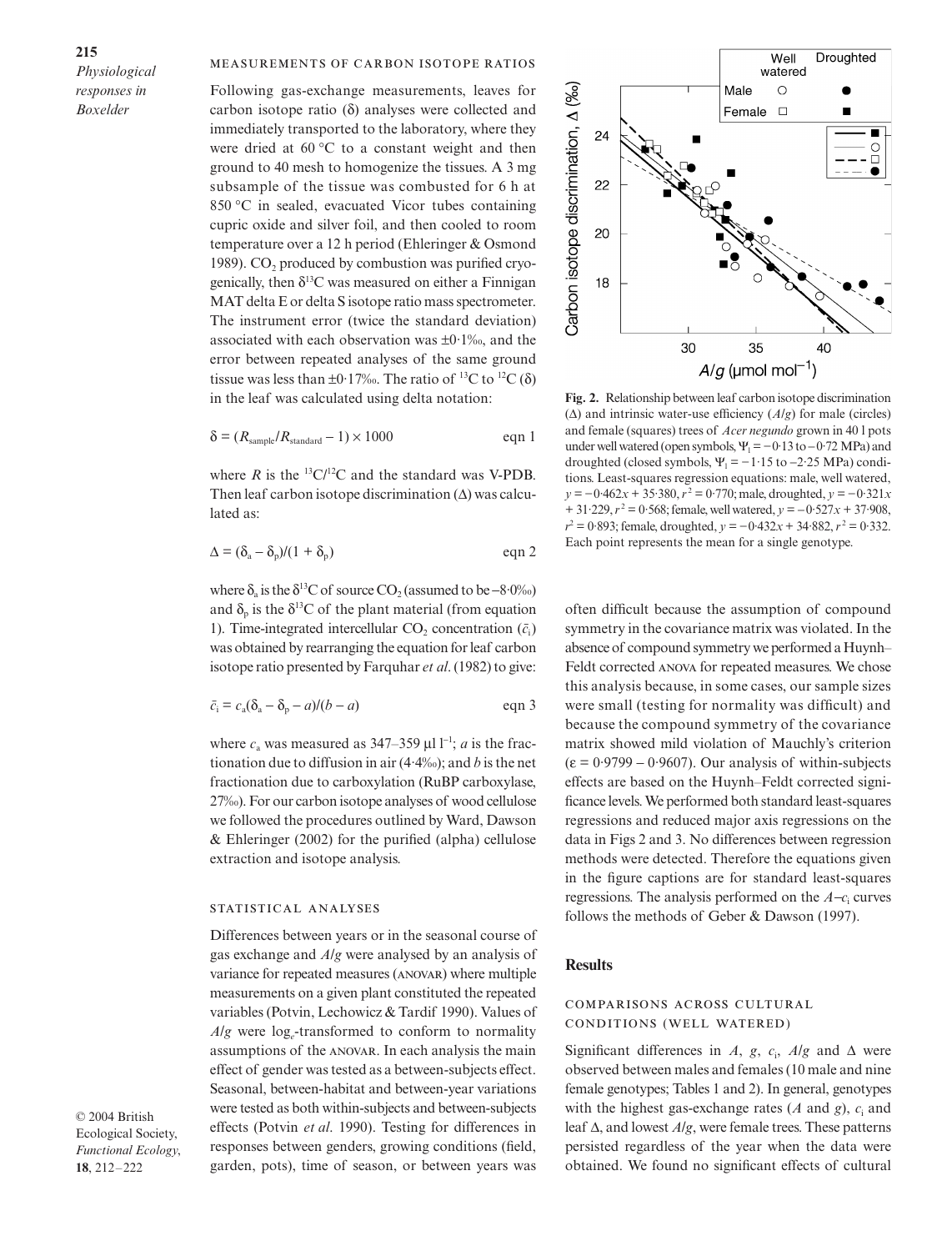

**Fig. 3.** Relationships between instantaneous intercellular  $CO_2$  concentrations  $(c_i)$ determined from leaf gas exchange and time-integrated intercellular  $CO<sub>2</sub>$  concentrations calculated from equation 3  $(\bar{c}_i)$  for male (circles) and female (squares) trees of Boxelder (*Acer negundo*) grown in 40 l pots under well watered (open symbols,  $\Psi_1 = -0.13$ ) to  $-0.72$  MPa) and droughted (closed symbols,  $\Psi_1 = -1.15$  to  $-2.25$  MPa) conditions during year 1. Least-squares regression equations: male, well watered,  $y = 0.923x +$ 17.948,  $r^2 = 0.972$ ; male, droughted,  $y = 0.846x + 40.629$ ,  $r^2 = 0.503$ ; female, well watered,  $y = 0.696x + 101.264$   $r^2 = 0.743$ ; female, droughted,  $y = 0.369x + 176.273$ ,  $r^2$  = 0.083. Lines have been omitted for clarity. Each point represents the mean for a single genotype.

conditions (field, garden, pots) on leaf ∆ between male and female trees (Tables 1 and 2). However, *c*<sup>i</sup> did differ between genders in the field, but not in the garden or in pots for each of the 3 years (Table 1).

## SEASONAL AND INTERANNUAL EFFECTS (WELL WATERED AND NATURAL FIELD CONDITIONS)

Significant differences in leaf ∆ were observed between males and females during early, mid- and late periods of the growing season (Fig. 1). Female trees had consistently higher leaf ∆ compared with male trees irrespective of cultural conditions; coincident with this, instantaneousleaf-to-air mole fraction vapour difference and leaf temperature did show marked changes (data not shown) during a single growing season (and water availability in the field), but the relative ranking of males and females with respect to leaf ∆ was the same for field-, garden- and pot-grown trees. Furthermore, no significant differences were detected within a gender between measurements made at different times during the growing season and during different years (Fig. 1). This occurred for leaves measured at the same age (recently matured), but at different times during the growing season.

**INSTANTANEOUS VERSUS INTEGRATED LEAF** MEASURES (WELL WATERED VERSUS DROUGHTED)

© 2004 British Ecological Society, *Functional Ecology*, **18**, 212–222

When water was withheld from half the pot-grown trees so that Ψ<sub>1</sub> declined to between  $-1.15$  and  $-2.25$  MPa (not lower), the relationship between leaf ∆ versus *A*/*g* shifted only slightly (there were no significant changes in the slopes of the lines in Fig. 2). Irrespective of whether genotypes had high or low leaf ∆ under well watered conditions, their rank remained essentially the same for *A*/*g* when water was withheld. Genotypes with high ∆, *A* and *g*, and low *A*/*g* (females), generally had higher leaf N concentrations and higher abaxial stomatal densities than genotypes with the opposite set of traits (males), whether they were growing in the field, the garden, or in pots (Table 2; Dawson & Ehleringer 1993).

There were strong and significant differences in calculated  $\bar{c}_i$  (equation 3) among trees of different genders and habitat distributions in the field population (Table 3). Comparisons made across all 3 years and between streamside (wet) and non-streamside (dry) habitats showed that female trees (high  $\Delta$  genotypes) always had a significantly higher  $\bar{c}$ , than males (low  $\Delta$ genotypes). When water was withheld from pot-grown trees so that Ψ<sub>1</sub> declined to between  $-1.15$  and  $-2.25$  MPa, strong and significant differences occurred for *c*<sup>i</sup> (from leaf gas exchange) between water treatments and between the genders (Table 4). Interestingly,  $\bar{c}_i$  did not show the same pattern; significant differences were observed only between the genders, not between water treatments for pot-grown trees (Table 4).

When the mean  $\bar{c}_i$  versus  $c_i$  concentrations for male and female genotypes were plotted, a strong and significant correlation for well watered plants was observed (Fig. 3, open symbols), but the same correlation was significantly weakened in male trees and was statistically non-existent in female trees when plants were subjected to droughted conditions (Fig. 3, closed symbols).

The *A–c*<sup>i</sup> curves indicated that females maintained higher *A* under well watered conditions, but experienced large reductions in *A* when water was withheld, resulting in lower *A* than in males under these conditions (Fig. 4). Furthermore, initial slopes of the  $A-c_i$ curves were higher for females under well watered conditions, indicating higher Rubisco concentrations and/ or activity in this gender in the absence of stress (Sage 1994). When drought was imposed, the initial slope of the  $A-c_i$  curve and maximum rate of carbon assimilation were reduced significantly (Fig. 4). The shape of the curves also changed, especially for females (Fig. 4). Simultaneous measurements of  $O_2$  evolution from the same leaves indicated that when droughted, plants were supplied with very high  $CO_2$  concentration (50 000 l l<sup>-1</sup>), the dramatic shift in photosynthetic metabolism (assessed from the *A–c*<sup>i</sup> curves) was relatively less pronounced, particularly in females (Fig. 4, right). This indicates that photosynthetic capacity was strongly influenced by stomatal limitation under drought, and was a more dominant factor for females relative to males.

#### **EFFECTS OF AGEING**

Marked age effects were found. These showed that in young trees (2 years old)  $\Delta$  was higher in females than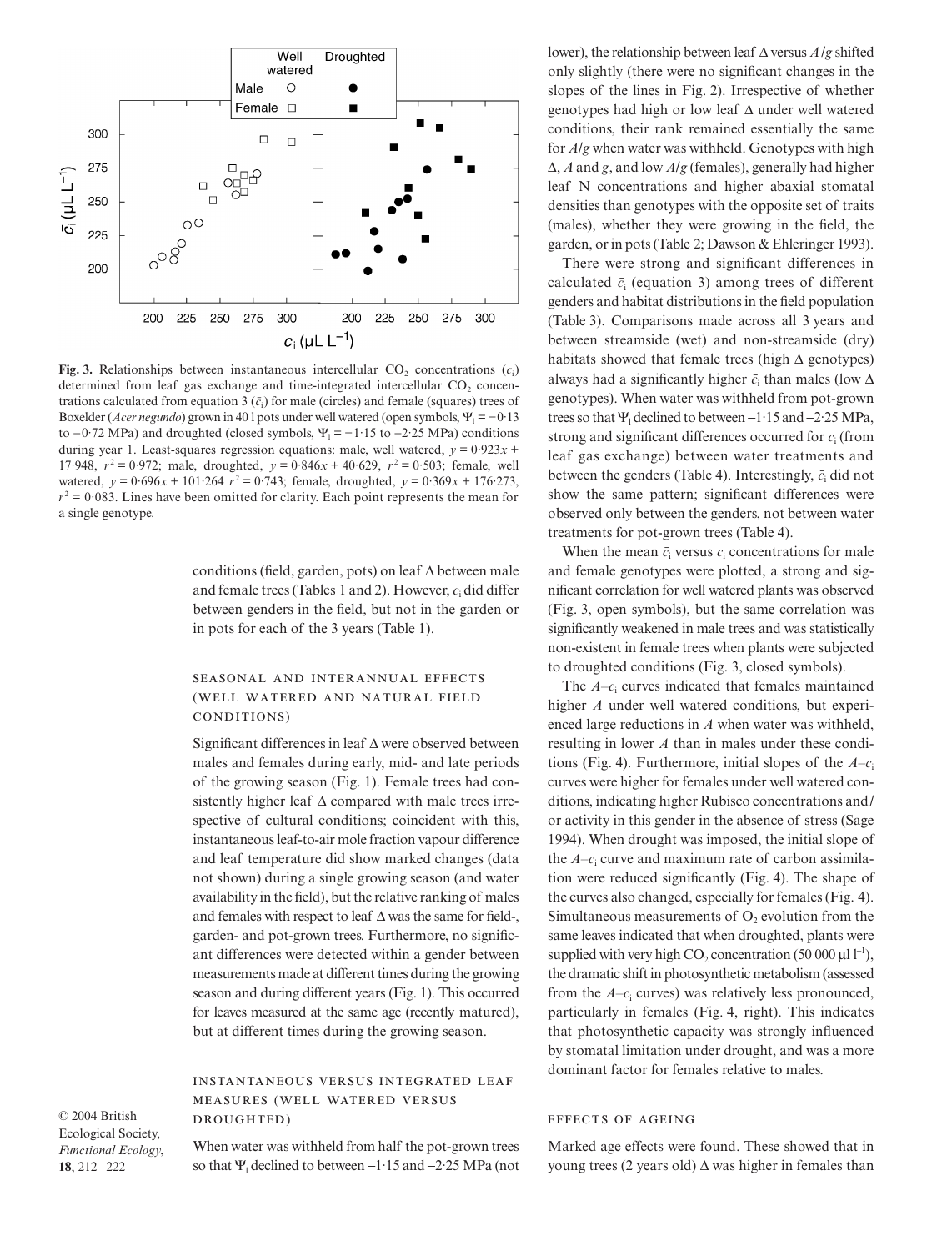| <b>Table 1.</b> Photosynthesis (A), stomatal conductance (g), internal leaf CO <sub>2</sub> concentration from instantaneous measurements (c <sub>i</sub> ), |  |
|--------------------------------------------------------------------------------------------------------------------------------------------------------------|--|
| intrinsic water-use efficiency $(A/g)$ , and leaf carbon isotope discrimination (?) for male and female trees of Boxelder ( <i>Acer</i>                      |  |
| <i>negundo</i> ) determined in three growing seasons in the field, a common garden and 40 l pots                                                             |  |

| Parameter                                  | <b>Sex</b> | Field                        | Garden                                    | Pots                         |
|--------------------------------------------|------------|------------------------------|-------------------------------------------|------------------------------|
| Year 1                                     |            |                              |                                           |                              |
| $A \, (\text{ mol m}^{-2} \text{ s}^{-1})$ | Male       | $9.8(1.25)$ * <sup>a</sup>   | $9.3(1.36)$ * <sup>a</sup>                | $10.1 (0.96)$ * <sup>a</sup> |
|                                            | Female     | $13.9(2.11)*a$               | $14.3 (1.38)$ *a                          | $15.1 (1.64)$ *a             |
| $g \pmod{m^{-2} s^{-1}}$                   | Male       | $0.2(0.06)$ * <sup>a</sup>   | $0.3(0.07)$ <sup>*a</sup>                 | $0.3$ $(0.07)$ <sup>*a</sup> |
|                                            | Female     | $0.4 (0.11)^{*a}$            | $0.5(0.08)$ <sup>*a</sup>                 | $0.5 (0.14)$ * <sup>a</sup>  |
| $c_i$ ( $11^{-1}$ )                        | Male       | 221 (24)*a                   | $236(19)^{a}$                             | $227(16)^a$                  |
|                                            | Female     | $262(13)*^a$                 | $255(26)^{a}$                             | $259(20)^{a}$                |
| $A/g$ (mol mol <sup>-1</sup> )             | Male       | $40.7(12)*a$                 | $37.4~(16)^a$                             | $36.2(13)^a$                 |
|                                            | Female     | $31.6(9)$ *a                 | $29.10(14)^a$                             | $28.4 (11)^a$                |
| $\Delta$ (%o)                              | Male       | $19.6 (0.37)$ * <sup>a</sup> | $17.5 (0.38)$ *a                          | $18.1 (0.40)$ * <sup>a</sup> |
|                                            | Female     | $23.4(0.33)$ *a              | $20.0 (0.55)$ *a                          | $21 \cdot 1 (0.25)$ *a       |
| Year 2                                     |            |                              |                                           |                              |
| $A \; (\mod m^{-2} s^{-1})$                | Male       | $8.3(1.05)$ *a               | $8.8(1.22)$ *a                            | 9.6 $(1.25)$ *a              |
|                                            | Female     | $15.7 (1.76)^{*a}$           | $14.3 (1.35)$ *a                          | $15.8 (2.03)$ *a             |
| $g \pmod{m^{-2} s^{-1}}$                   | Male       | $0.2(0.04)$ * <sup>a</sup>   | $0.2 (0.07)$ * <sup>a</sup>               | $0.2 (0.05)$ * <sup>a</sup>  |
|                                            | Female     | $0.4(0.09)$ *a               | $0.5(0.14)$ <sup>*a</sup>                 | $0.5 (0.17)$ *a              |
| $c_i$ ( $11^{-1}$ )                        | Male       | $209(28)*a$                  | $222(19)^a$                               | $230(31)^{a}$                |
|                                            | Female     | $271(44)^{*a}$               | $259(30)^{a}$                             | $255 (42)^a$                 |
| $A/g$ (mol mol <sup>-1</sup> )             | Male       | $39.7(10)^a$                 | $46.2(17)^{b}$                            | $41.9(9)^{b}$                |
|                                            | Female     | $37.3(13)^{b}$               | $31.8(15)^a$                              | $33.7(14)^{b}$               |
| $\Delta(\%0)$                              | Male       | $19.3(0.30)*$ <sup>2</sup>   | $17.4(0.69)$ * <sup>a</sup>               | $18.2 (0.42)^{*a}$           |
|                                            | Female     | $23.6(0.44)$ *a              | $19.9(0.51)$ *a                           | $22.2(0.73)$ *a              |
| Year 3                                     |            |                              |                                           |                              |
| A (mol m <sup>-2</sup> s <sup>-1</sup> )   | Male       | $10.3(1.67)$ <sup>*b</sup>   | $11 \cdot 0$ $(2 \cdot 07)$ <sup>*b</sup> | $11.3 (2.22)^{*b}$           |
|                                            | Female     | $17.2 (2.46)^{*b}$           | $16.8 (1.66)$ * <sup>a</sup>              | $17.0(2.71)*$ <sup>2</sup>   |
| $g \pmod{m^{-2} s^{-1}}$                   | Male       | $0.2 (0.04)$ * <sup>a</sup>  | $0.2 (0.07)$ * <sup>a</sup>               | $0.3(0.05)$ * <sup>a</sup>   |
|                                            | Female     | $0.5 (0.12)^{*a}$            | $0.5(0.09)$ *a                            | $0.6(0.14)$ *a               |
| $c_i$ ( $11^{-1}$ )                        | Male       | $220(17)*a$                  | $229(31)^{a}$                             | $233 (12)^a$                 |
|                                            | Female     | $266(34)*a$                  | $272(18)^{a}$                             | $260 (24)^a$                 |
| $A/g$ (mol mol <sup>-1</sup> )             | Male       | $44.7(16)*a$                 | $50.2(20)$ *b                             | $45.9(21) *c$                |
|                                            | Female     | $33.6(12)*a$                 | $35.8(22)$ *b                             | $29.8(17)*$ <sup>a</sup>     |
| $\Delta$ (%o)                              | Male       | $19.0 (0.27)$ * <sup>a</sup> | $17.9(0.36)$ *a                           | $18.3(0.41)$ * <sup>a</sup>  |
|                                            | Female     | $24 \cdot 1 (0.34)^{*a}$     | $23.0(0.45)$ <sup>*b</sup>                | $23.2(0.56)$ *a              |

Values are mid-season (July) means (SD) for nine female and 10 male genotypes (five leaves per genotype). Significant differences (*P* < 0.05) between the genders are noted with an asterisk (\*); differences among years are noted with different lettered superscripts. No significant differences were detected among field-, garden- or pot-grown trees.

Table 2. Average photosynthetic rate  $(A, \text{mol m}^{-2} \text{ s}^{-1})$ , stomatal conductance  $(g, \text{mol m}^{-2} \text{ s}^{-1})$ , intrinsic water-use efficiency  $(A)$ *g*, mol mol<sup>−</sup><sup>1</sup> ), leaf carbon isotope discrimination (∆, ‰), leaf nitrogen concentration (*N*leaf; mmol m<sup>−</sup><sup>2</sup> ), and abaxial stomatal density (number mm<sup>−</sup><sup>2</sup> ) for male and female trees of Boxelder (*Acer negundo*) growing in the field, a common garden and 40 l pots

|        | $\boldsymbol{A}$            | g              | A/g          | Δ              | $N_{\text{leaf}}$ | Stomatal density |
|--------|-----------------------------|----------------|--------------|----------------|-------------------|------------------|
| Male   |                             |                |              |                |                   |                  |
| Field  | $9.5(1.32)^{*}$             | $0.23(0.03)^*$ | $41.7(13)^*$ | $19.3(0.31)^*$ | $129(18.1)^*$     | $194(27.7)^*$    |
| Garden | $9.7(1.88)$ *               | $0.22(0.06)^*$ | $44.6(18)$ * | $17.6(0.53)$ * | 141 $(22.4)^*$    | $208 (22.2)^*$   |
| Pots   | $10.6(1.62)^*$              | $0.26(0.05)^*$ | 33.2(24)     | $18.3(0.61)^*$ | $137(28.0)^*$     | $183(34.1)^*$    |
| Female |                             |                |              |                |                   |                  |
| Field  | $15.6(2.33)*$               | $0.46(0.10)*$  | $34.2(12)^*$ | $23.7(0.40)^*$ | $175(26.6)^*$     | $251(33.8)^*$    |
| Garden | $15 \cdot 1 (1 \cdot 42)^*$ | $0.47(0.07)^*$ | $32.2(19)^*$ | $20.9(1.7)^*$  | $193(29.1)^*$     | $279(51.6)^*$    |
| Pots   | $16.0 (2.28)^*$             | $0.52(0.11)^*$ | 30.6(15)     | $22.2(0.59)$ * | $200(33.9)^*$     | $262 (43.3)^*$   |

Values (SD) are for 10 male and nine female genotypes (five leaves per genotype were sampled) averaged over 3 years (Table 1). Significant differences between the sexes are noted with an asterisk (\*, *P* < 0.05). No significant differences were detected among the three cultural conditions (field, garden, pots).

© 2004 British Ecological Society, *Functional Ecology*, **18**, 212–222

in males, regardless of cultural conditions and water treatments (Table 5). For trees 5–10 years old growing in the garden, gender differences were observed during wet years only; during dry years there were no differences between genders, as determined from integrated measures of wood cellulose ∆ (Table 5; Ward *et al*. 2002). For trees older than 20 years ∆ varied between the genders, indicating that even in old trees genders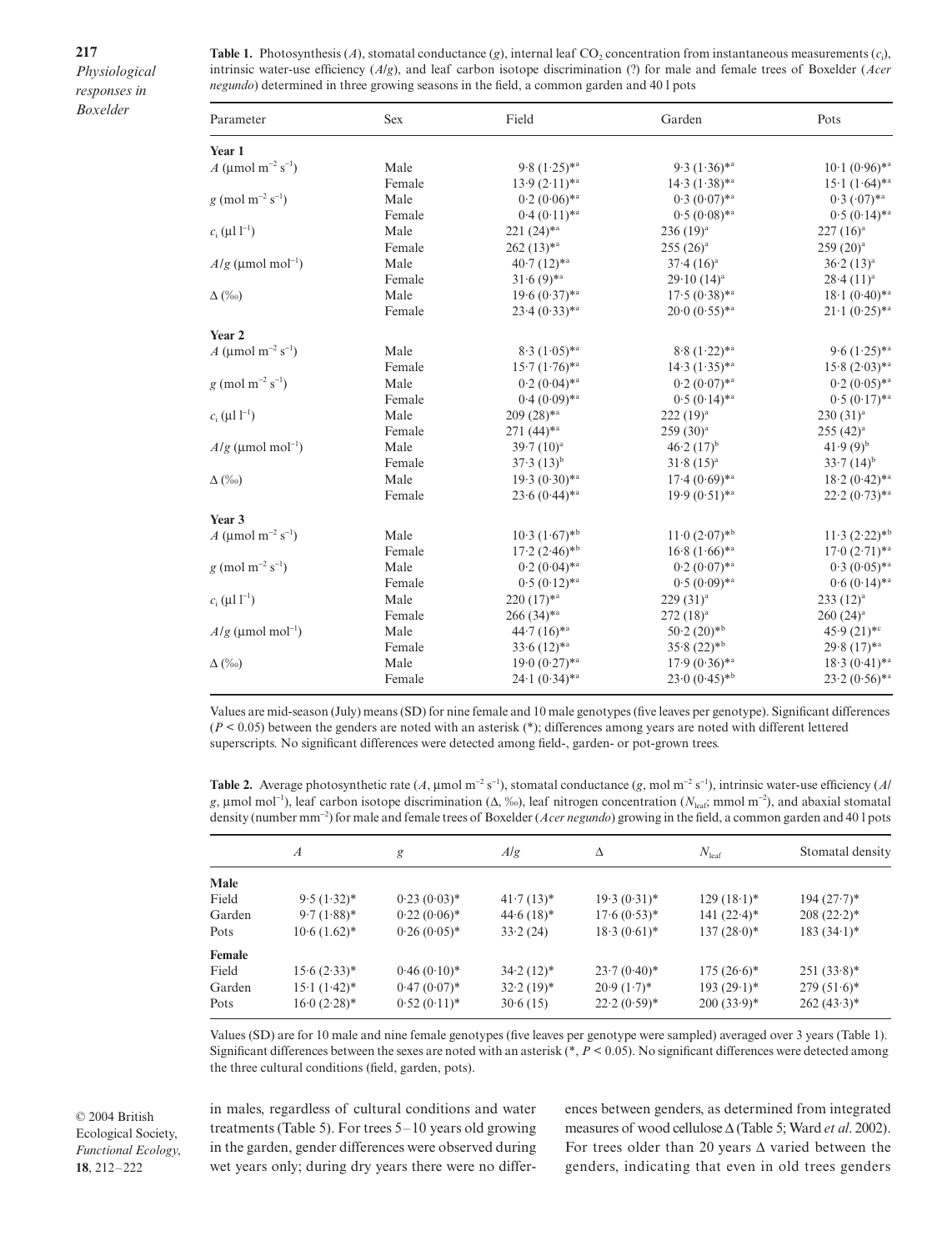**Table 3.**  $\bar{c}_i$  (  $11^{-1}$ ) as a function of gender, year and habitat type

| Year | Gender | Streamside  | Non-<br>streamside | Across<br>habitats |
|------|--------|-------------|--------------------|--------------------|
|      | Male   | $236(10)*$  | $216(14)$ *        | $226(12)*$         |
|      | Female | $289(14)$ * | $262(15)*$         | $275(15)^*$        |
| 2    | Male   | $232(11)*$  | $204(17)^*$        | $219(15)*$         |
|      | Female | $295(17)^*$ | $250(22)$ *        | $272(18)$ *        |
| 3    | Male   | $229(14)$ * | $196(11)*$         | $215(12)*$         |
|      | Female | $302(20)*$  | $273(14)$ *        | $286(17)^*$        |

Values are means (SD) for five leaves taken from 15 trees per gender. Significant differences (\*, Student's *t-*test) between genders occurred at *P* < 0·0446. No significant differences between years were detected.

vary in their physiological responses to water availability (Table 5). In summary, it appears that gender differences, as assessed from tree-ring ∆, were most pronounced in young trees and when water stress was less severe.

#### **Discussion**

#### **GENDER RESPONSES TO WATER** AVAILABILITY

Under well watered conditions, significant differences in instantaneous leaf gas exchange and leaf ∆ were observed between the genders of Boxelder, with female trees having significantly higher *A*, *g*, and leaf ∆, and lower *A*/*g* (although not significant in all cases) than males (Tables 1 and 2). Dawson & Ehleringer (1993) showed previously that rates of gas exchange were greater



(squares) trees of Boxelder (*Acer negundo*) growing under common garden conditions. Plants were either well watered (ww, open symbols) or droughted (ws, closed symbols) for 14 days, then measured. Arrows on the *A–c*<sub>i</sub> curve show *c*<sub>i</sub> at ambient [CO<sub>2</sub>] of ≈353  $(±5)$  1<sup>-1</sup> (arrow on *x*-axis). **Fig. 4.** Carbon assimilation rate  $(A)$  as a function of intercellular CO<sub>2</sub> concentration (*c*i), and the rate of oxygen evolution (panel, right) for male (circles) and female

**Table 4.** Average calculated  $c_i$  (  $11^{-1}$ , mean and range) obtained from leaf gas exchange, and mean (SD)  $\bar{c}_i$  determined from carbon isotope ratios as a function of gender and water treatment (well watered versus droughted)

| Treatment      | Gender | $\mathcal{C}_1$              | $\mathcal{C}_i$ |
|----------------|--------|------------------------------|-----------------|
| Well watered   | Male   | $244 (201 - 283)^{*a}$       | $236(12.8)$ *   |
|                | Female | $257(254-281)$ *a            | $269(17.1)^*$   |
| Water-stressed | Male   | 221 $(178-258)*b$            | $243(18.4)$ *   |
|                | Female | $276(219-286)$ <sup>*b</sup> | $281 (23.5)^*$  |

Ten male and nine female genotypes were used. Five individuals of each genotype growing outdoors in 40 l pots were measured during year 1.  $\bar{c}$ , values are means (SD) for five leaves per individual. Significant differences (*P* < 0·05) between genders within a treatment are noted with an asterisk (\*); differences between treatments within a gender are noted with different lettered superscripts.

for females than males under well watered conditions, and that females were more sensitive to drought. These patterns are consistent with the observations of others (Freeman, Klikoff & Harper 1976; Ward *et al*. 2002). High water use in female trees may explain why they are over-represented on wetter sites relative to males, as seen in other species (Dawson & Geber 1999).

As seen with females in this study, and in a variety of other herbaceous and woody species (Farquhar *et al*. 1982, 1989; Farquhar & Richards 1984; Hubick & Farquhar 1989; Condon, Farquhar & Richards 1990; Hubick & Gibson 1993), trees with high rates of net photosynthesis (*A*) and stomatal conductance to water vapour (*g*) had higher instantaneous intercellular CO<sub>2</sub> concentrations (*c*<sub>i</sub>) and leaf ∆ values (under both well watered and droughted conditions). Furthermore, female trees also had the lowest intrinsic water-use efficiencies (*A*/*g*) and higher abaxial stomatal densities and leaf N concentrations than male trees that had low leaf ∆, *A*, *g*, and high *A*/*g*. Because male trees had a low *c*<sup>i</sup> and low *g* they were more conservative of water, leading to higher relative *A*/*g*. These traits confer a clear physiological benefit for droughted males and are consistent with them dominating dry, non-streamside habitats (Dawson & Ehleringer 1993; Ward *et al*. 2002). However, it is also likely that  $CO<sub>2</sub>$  concentration may have limited photosynthetic capacity in males, reducing potential growth, productivity (Dawson & Ehleringer 1993; Ward *et al*. 2002) and N-use efficiency, because N-expensive Rubisco may be limited by  $CO<sub>2</sub>$ . In relation to this, Ehleringer (1993) showed that differences in leaf ∆ were ultimately related to productivity under well watered conditions and to survival under drought in the desert shrub *Encelia farinosa*. The ∆ differences seen between male and female Boxelder may reflect the same contrasts. There is likely to be a complex relationship between *A*/*g*, absolute carbon gain and N-use efficiency. Evolutionarily, having higher *A*/*g* may not be so important for maximizing carbon returns on a finite water resource. Rather, higher *A*/*g* indicates a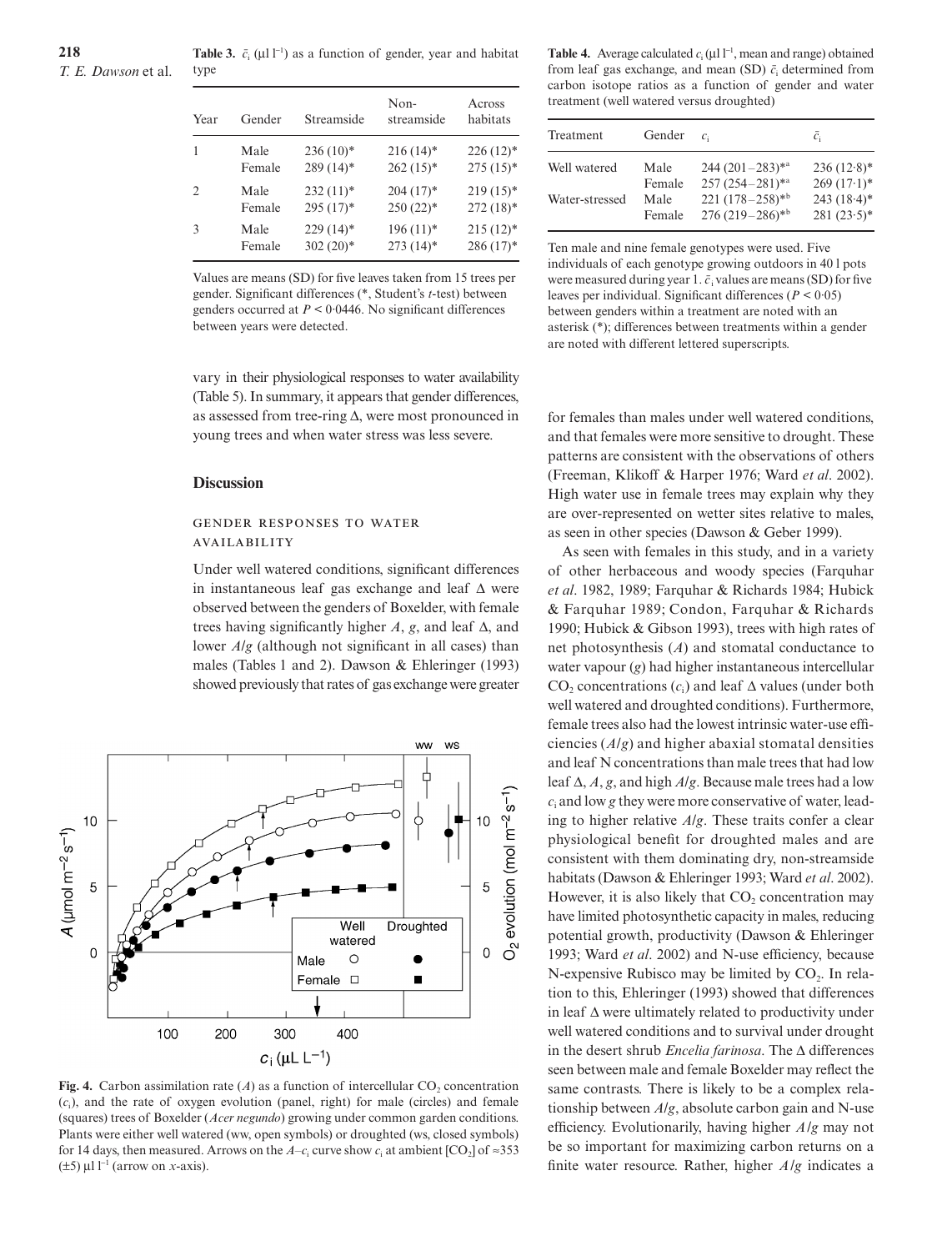| lant age (years)                  | Culture                                              | Treatment                                                                 | of treatment<br>Time scal                                             | measured<br>Tissue | Time integrated<br>for $\Delta$                                                                                                                                       | Response<br>for $\Delta$ | $\Delta_{\text{female}} - \Delta_{\text{male}}$ | Reference                                                                                     |
|-----------------------------------|------------------------------------------------------|---------------------------------------------------------------------------|-----------------------------------------------------------------------|--------------------|-----------------------------------------------------------------------------------------------------------------------------------------------------------------------|--------------------------|-------------------------------------------------|-----------------------------------------------------------------------------------------------|
|                                   |                                                      |                                                                           |                                                                       | Leaves             | 20 days                                                                                                                                                               | Females higher           | 3.88                                            | Present paper                                                                                 |
|                                   |                                                      |                                                                           |                                                                       | Leaves             |                                                                                                                                                                       | Females higher           |                                                 | resent paper                                                                                  |
|                                   | Pots<br>Pots<br>Garden<br>Garden<br>Garden<br>Garden | Wet<br>Dry<br>Dry<br>Wet<br>Wet<br>Streamside)<br>Dry<br>Wet (streamside) | Days<br>Days<br>Weeks<br>Weeks<br>Growing s<br>Growing s<br>Growing s | Leaves             | $\begin{tabular}{l} 20 \; \mathrm{days} \\ 20 \; \mathrm{days} \\ 20 \; \mathrm{days} \\ \mathrm{Full} \; \mathrm{g} \\ \mathrm{Full} \; \mathrm{g} \\ \end{tabular}$ | Females higher           | $2.47$<br>$3.31$<br>$2.11$                      | resent paper                                                                                  |
|                                   |                                                      |                                                                           |                                                                       | Leaves             |                                                                                                                                                                       | Female higher            |                                                 | Present paper                                                                                 |
|                                   |                                                      |                                                                           | season                                                                | Wood cellulose     |                                                                                                                                                                       | Females higher           | 0.62                                            | Ward et al. (2002)                                                                            |
| $\frac{10}{10}$<br>$\frac{1}{20}$ |                                                      |                                                                           | season                                                                | Wood cellulose     | Full growing season                                                                                                                                                   | No difference            |                                                 | Nard et al. (2002)                                                                            |
|                                   |                                                      |                                                                           |                                                                       | Leaves             | 20 days                                                                                                                                                               | Females higher           | 1.48, 4.37                                      | Dawson & Ehleringer (1993)                                                                    |
| $\dot{z}$                         | Field                                                | Dry (non-streamside)                                                      | life span                                                             | Leaves             | 20 days                                                                                                                                                               | Females higher           | 3.05, 2.87                                      | first value, and present paper<br>Dawson & Ehleringer (1993)<br>irst value, and present paper |
|                                   |                                                      |                                                                           |                                                                       |                    |                                                                                                                                                                       |                          |                                                 |                                                                                               |

∆) 'recorded' in leaf tissue and wood cellulose of female and male Boxelder (*Acer negundo*)

Trees were of different ages and grown under different cultural conditions; levels of water availability (wet and dry) as noted. Frield measurements made at non-streamside habitats may have involved mature trees water availability (wet and dry) as noted. Field measurements made at non-streamside habitats may have involved mature trees that had access to groundwater and thus were not exposed to drought conditions (Dawson & Ehleringer 1991). All gender differences are at the  $P < 0.05$  level. *P* < 0·05 level. Dawson & Ehleringer 1991). All gender differences are at the were of different ages and grown under different cultural conditions; levels of that had access to groundwater and thus were not exposed to drought conditions ( more conservative water-use strategy. Conservative water use, in turn, may be critical if plants must allocate the carbon they do fix to competing demands such as growth (and competitive ability) and reproduction (fitness). For female trees with greater reproductive allocation and more chances for competition in streamside sites where they dominate (Dawson & Ehleringer 1993), being inefficient could put them at risk of running out of water which may, in turn, reduce carbon gain compared with males. If true, male trees would be favoured under water limitation, leading to strong selection for higher *A*/*g* and dominance in drier sites.

To improve our mechanistic understanding of stomatal regulation in response to water limitation and how these responses may affect more integrated measures, we studied the effects of excluding stomatal limitation on photosynthesis in males and females by saturating the leaf with  $CO<sub>2</sub>$ . This was necessary because stomatal densities are different in males and females (Table 2; Dawson & Ehleringer 1993). Different  $O<sub>2</sub>$ evolution rates between well watered (Fig. 4, left, ww) and droughted (Fig. 4, right, ws) trees can be interpreted as a shift in leaf photosynthetic biochemistry caused by leaf water deficit. Therefore the differences between the maximum rate of carbon assimilation shown by the asymptote of the *A–c*<sup>i</sup> curve and the maximum rate of  $O<sub>2</sub>$  evolution for a particular treatment and gender can be interpreted as a physiological change caused by stomatal closure (Fig. 4). Using these data, it is apparent that water stress caused maximum rates of carbon assimilation (assessed from the  $A-c_i$  curves) to decline by ≈21% in males and by ≈63% in females. However, the O<sub>2</sub> evolution rates indicated that, for males,  $\approx 50\%$ of this change was due to shifts in leaf biochemistry and 50% was caused by stomatal limitation; the corresponding figures for female trees were 30 and 70%, respectively. These results suggest that the variation in leaf ∆ is probably influenced more by stomatal factors for females and non-stomatal factors for males, as previously discussed by Dawson & Ehleringer (1993).

## GENDER RESPONSES TO THE EFFECTS OF AGEING

Gender differences in ∆ are generally maintained with age (Table 5) in very young trees up to those >20 years old. The only exception was that we saw no gender differences for trees 5–10 years of age, assessed with wood cellulose ∆, growing in the garden during very dry years. Under severe and consistent drought gender differences may diminish unless trees can access other water sources as they do in the field (Dawson & Ehleringer 1991). Furthermore, when gender differences are observed, as is usually the case, females consistently have higher ∆ than males. This indicates that females use more water relative to males for most of their life cycle, and where females are most abundant in the riparian zone the water flux from that zone will also be highest(Dawson & Ward 2004).

© 2004 British Ecological Society, *Functional Ecology*, **18**<br> **18**, 212–222 **Particular Summary of the response discrimination (<br>
<b>18**, 212–222 **Table 5.** Summary of the response in carbon isotope discrimination<br> **18**, 212–222 **Table 5.**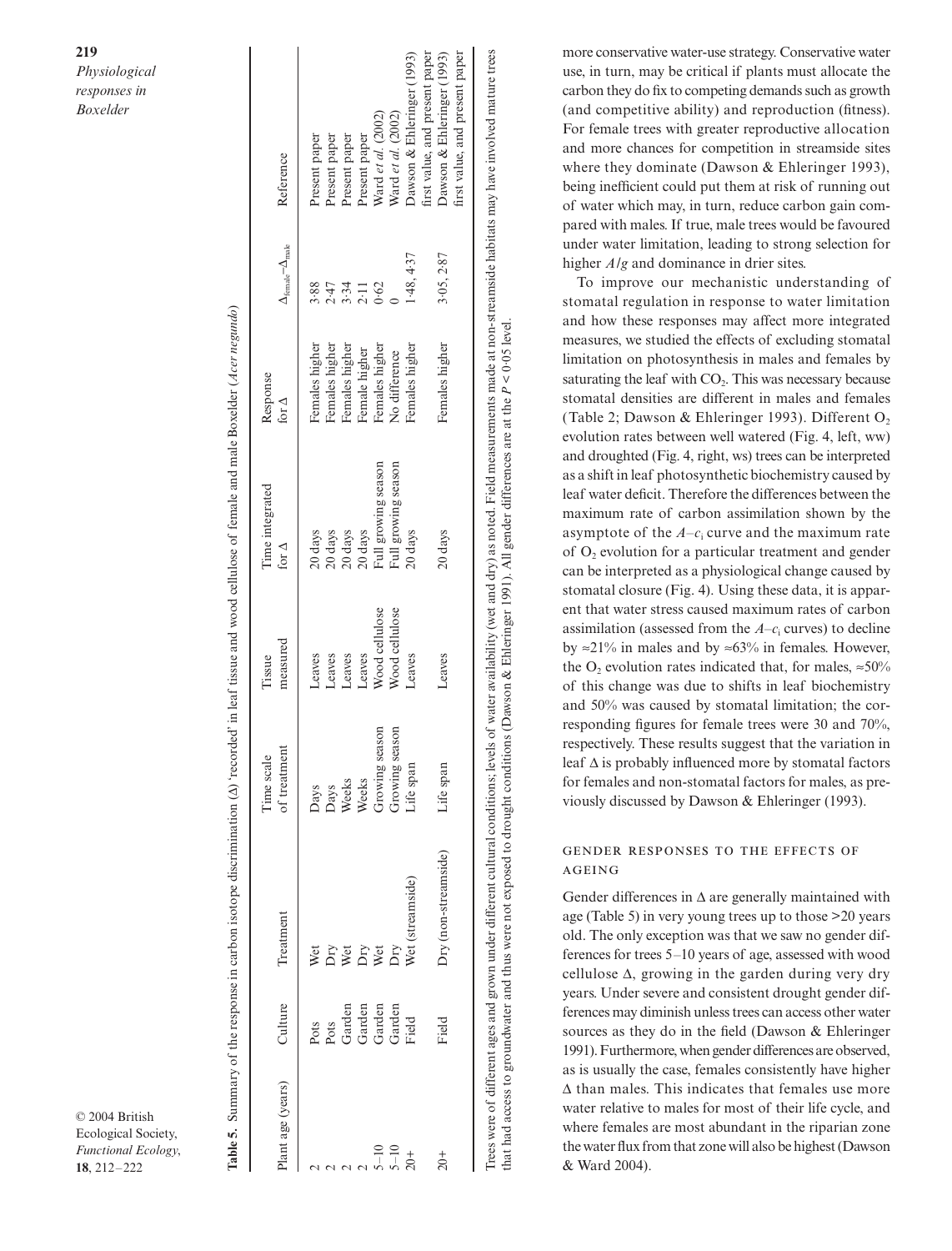Absolute values and relative rankings of males and females did not vary between cultural conditions (field, garden, large pots) for the most of the physiological measurements  $(A, g, A/g, \Delta)$  made under well watered conditions, suggesting that trees grown in pots may reflect responses occurring in the field. It should be noted, however, that the pots used in the present study were very large, which probably contributed to most measurements being similar between pots, garden and field. Trees had similar canopy properties (e.g. leaf area index and canopy/atmosphere coupling) among all cultural conditions and were not pot-bound in any case. Where small pots are used and pot-binding is an issue, greater differences between instantaneous and integrated measures for pot studies versus field measurements would be expected. This may be due to factors such as smaller soil volume for water acquisition, rapid onset of drought, altered canopy architecture, and possible negative feedbacks on photosynthesis (caused by downregulation of Rubisco) associated with pot-binding (Thomas & Strain 1991).

## RESPONSES TO SEASONAL AND **INTERANNUAL VARIATION**

Leaf and air temperatures and leaf-to-air vapour gradients changed markedly during a single growing season, as they might in any ecosystem or with many species. Nevertheless, leaves of the same age collected for ∆ analysis showed remarkably little seasonal variation. Furthermore, the relative rankings of females and males for leaf ∆ did not change throughout a growing season, or between years. Taken together, these results indicate that leaf metabolic processes function within a relatively narrow range, what has now become known as the metabolic set-point (Ehleringer & Cerling 1995). Therefore leaf ∆ can serve to integrate the responses of individual species for use in broad-scale models of standand landscape-level carbon and water balance (Dawson *et al*. 2002).

#### RESPONSES TO TEMPORAL SCALING (WELL WATERED VERSUS DROUGHTED)

Internal CO<sub>2</sub> concentrations calculated from instantaneous gas exchange and  $\bar{c}_i$  values from leaf  $^{13}$ C/<sup>12</sup>C ratios (equation 3) were measured on well watered and droughted trees growing in the field, garden, and in pots. For field measurements, wet sites were located at streamside habitats and dry sites at non-streamside habitats. Stream- and ground-water are more accessible to trees at streamside than in non-streamside habitats (Dawson & Ehleringer 1991). The  $\bar{c}_i$  varied significantly between genders and across habitat types in the field (Table 3).For plants measured in 40 l pots, instantaneous *c*<sup>i</sup> varied between genders and water treatments (well watered and droughted; Table 4). However, time-

© 2004 British Ecological Society, *Functional Ecology*, **18**, 212–222

integrated  $c_i$  values  $(\bar{c}_i)$  varied only between genders, not between water treatments, which differed from the field results. This discrepancy was probably due to the rapid decline in water potential within potted plants (within 2 days) relative to the more constant responses in the field (long-term dry and wet habitats). In the case of pot-grown trees, instantaneous measurements reflected rapid adjustments to drought, whereas the effects of water stress were not evident in the  $\bar{c}_i$  values. This was probably because the period of low water availability was insufficient for photosynthetic products to be expressed the leaf ∆ values from the drought, and also photosynthetic rates were lowered during drought (Fig. 4).Itis also possible that leaf ∆ may be influenced by biochemical fractionations that may occur in response to changing water availability (as in *Salix*; Le Roux-Swarthout *et al*. 2001).

Similarly, it was observed in pot-grown trees that the relationship between  $c_i$  and  $\bar{c}_i$  was very strong under well watered conditions, but not under drought. Under well watered conditions,  $c_i$  and  $\bar{c}_i$  were closely related because instantaneous and time-integrated measures were made under similar growing conditions. This is unlike the drought treatment, where most leaf development occurred when plants were well watered and wastherefore reflected in  $\bar{c}_i$ , whereas instantaneous measurements reflected responses to current, low water availability. The result of this was a decoupling of  $c_i$  and  $\bar{c}_i$  values, the degree of this decoupling varying between males and females. Ward *et al*. (2002) found that the ∆ of wood cellulose in males was maintained at a more constant value that that of femalesin response to shifts betweenwet and dry years. This helps explain why the  $c_i$  versus  $\bar{c}_i$  relationship remained stronger in males than in females when drought was imposed (Fig. 3). Overall, this suggests that temporal scaling of physiological responses may vary even at the subspecies level, and indicates the importance of understanding population-level responses to water availability when scaling to larger spatial and temporal scales.

This study indicates that both instantaneous gas exchange and integrated ∆ values can characterize physiological responses to water availability when growth conditions are relatively constant. However, when water availability fluctuates care must be taken in equating these measurements, because changing conditions may decouple responses integrating different time scales. Furthermore, the degree of this decoupling may vary at the species level and even at the subspecies level.

#### **Acknowledgements**

We thank Craig Cook for his help with the isotope analyses, Mary Alyce Kobler for helping to grow and culture the plants, Sue Phillips for field assistance and the National Science Foundation (BSR-8717583) and the A.W. Mellon Foundation for their financial support. Finally, we thank E. Dreyer and an anonymous reviewer for their comments and suggestions, which improved this manuscript.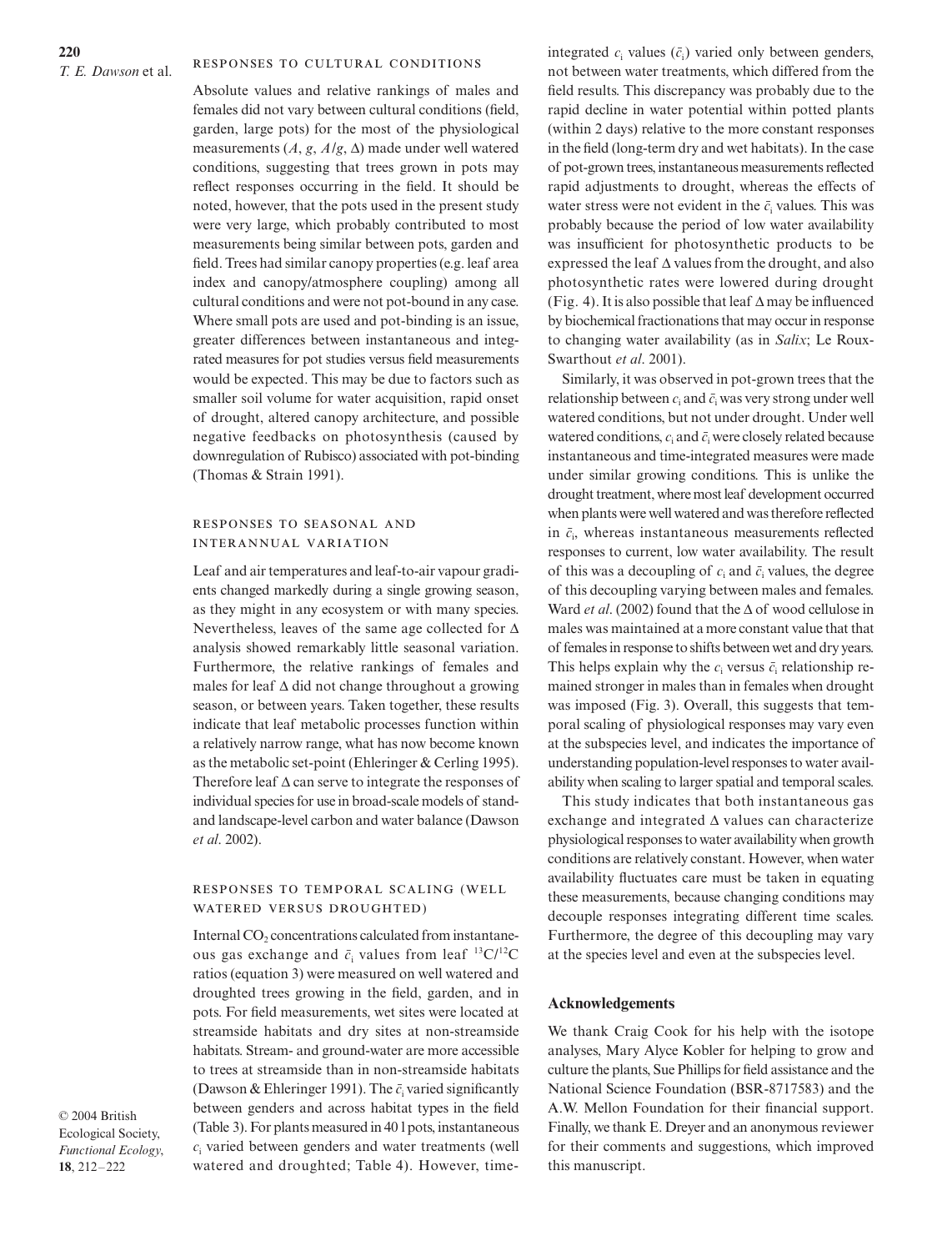#### **References**

*Physiological responses in Boxelder*

- Adams, M.A. & Grierson, P.F. (2001) Stable isotopes at natural abundance in terrestrial plant ecology and ecophysiology: an update. *Plant Biology* **3**, 299–310.
- Berry, S.C., Varney, G.T. & Flanagan, L.B. (1997) Leaf δ<sup>13</sup>C in *Pinus resinosa* trees and understory plants: variation associated with light and CO<sub>2</sub> gradients. *Oecologia* 109, 499-506.
- Buchmann, N., Brooks, J.R., Rapp, K.D. & Ehleringer, J.R. (1996) Carbon isotope composition of  $C_4$  grasses is influenced by light and water supply. *Plant, Cell & Environment* **9**, 392–402.
- Clark, J.S. (1993) Scaling at the population level: effects of species composition and population structure. *Scaling Physiological Processes: Leaf to Globe* (eds J.R. Ehleringer & C.B. Field), pp. 255–285. Academic Press, San Diego.
- Comstock, J.P. & Ehleringer, J.R. (1993) Stomatal response to humidity in common bean (*Phaseolus vulgaris*): implications for maximum transpiration rate, water-use efficiency and productivity. *Australian Journal of Plant Physiology* **20**, 669–691.
- Condon, A.G., Farquhar, G.D. & Richards, R.A. (1990) Genotypic variation in carbon isotope discrimination and water-use efficiency in wheat. Leaf gas exchange and whole plantstudies. *Australian Journal of PlantPhysiology* **17**, 9–22.
- Dawson, T.E. & Bliss, L.C. (1989) Patterns of water use and the tissue water relations in the dioecious shrub, *Salix arctica*: the physiological basis for habitat partitioning between the sexes. *Oecologia* **79**, 332–343.
- Dawson, T.E. & Chapin, F.S. (1993) Grouping plants by their form–function characteristics as an avenue for simplification in scaling between leaves and landscapes. *Scaling Physiological Processes – Leaf to Globe* (J.R. Ehleringer & C.B. Field, eds), pp. 313–319. Academic Press, San Diego.
- Dawson, T.E. & Ehleringer, J.R. (1991) Streamside trees that do not use stream water. *Nature* **350**, 335–337.
- Dawson, T.E. & Ehleringer, J.R. (1993) Gender-specific physiology, carbon isotope discrimination, and habitat distribution in boxelder, *Acer negundo*. *Ecology* **74**, 798–815.
- Dawson, T.E. & Geber, M.A. (1999) Sexual dimorphism in physiology and morphology. *Gender and Sexual Dimorphism in Flowering Plants* (eds M.A. Geber, T.E. Dawson & L.F. Delph), pp. 175–215. Springer-Verlag, New York.
- Dawson, T.E. & Ward, J.K. (2004) Gender-specific ecophysiology, growth and habitat distribution in the riparian tree (*Acer negundo*),Boxelder.In:R.J. Naiman, J. Stanford, H. Decamps & J. Ward, eds. *The Ecology and Uses of Riparian Zones*, in press. Academic Press, San Diego.
- Dawson, T.E., Mambelli, S., Templer, P.H., Plamboeck, A.H. & Tu, K.P. (2002) Stable isotopes in plant ecology. *Annual Review of Ecology and Systematics* **33**, 507–559.
- Donovan, L.A. & Ehleringer, J.R. (1991) Ecophysiological differences among pre-reproductive and reproductive classes of several woody species. *Oecologia* **86**, 594–597.
- Ehleringer, J.R. (1990) Correlations between carbon isotope discrimination and leaf conductance to water vapor in common beans. *Plant Physiology* **93**, 1422–1425.
- Ehleringer, J.R. (1993) Carbon and water relations in desert plants: an isotopic perspective. *Stable Isotopes and Plant Carbon–Water Relations* (eds J.R. Ehleringer, A.E. Hall & G.D. Farquhar), pp. 155–172. Academic Press, San Diego.
- Ehleringer, J.R. & Cerling, T.E. (1995) Atmospheric  $CO<sub>2</sub>$  and the ratio of intercellular to ambient  $CO<sub>2</sub>$  concentrations in plants. *Tree Physiology* **15**, 105–111.
- Ehleringer, J.R. & Field, C.B. (1993) *Scaling Physiological Processes: Leaf to Globe*. Academic Press, New York.

© 2004 British Ecological Society, *Functional Ecology*, **18**, 212–222

Ehleringer, J.R. & Osmond, C.B. (1989) Stable isotopes. *Plant Physiological Ecology: Field Methods and Instrumentation* (eds R.W. Pearcy, J.R. Ehleringer, H.A. Mooney & P.W. Rundel), pp. 281–300. Chapman & Hall, New York.

- Ehleringer, J.R., Arnow, L.A., Arnow, T., McNulty, I.B. & Negus, N.C. (1992) Red Butte Canyon Research Natural Area: flora, geology, climate, and ecology. *Great Basin Naturalist* **52**, 95–121.
- Farquhar, G.D. & Richards, R.A. (1984) Isotopic composition of plant carbon correlates with water-use efficiency of wheat genotypes. *Australian Journal of Plant Physiology* **11**, 539–552.
- Farquhar, G.D., O'Leary, M.H. & Berry, J.A. (1982) On the relationship between carbon isotope discrimination and intercellular carbon dioxide concentration in leaves. *Australian Journal of Plant Physiology* **9**, 121–137.
- Farquhar, G.D., Ehleringer, J.R. & Hubick, K.T. (1989) Carbon isotope discrimination and photosynthesis. *Annul Review of Plant Physiology and Plant Molecular Biology* **40**, 503–537.
- Flanagan, L.B. & Jefferies, R.L. (1989) Effect of increased salinity on  $CO_2$  assimilation,  $O_2$  evolution and  $\delta^{13}C$  values of leaves of *Plantago maritima* L. developed at low and high NaCl levels. *Planta* **178**, 377–384.
- Freeman, D.C., Klikoff, L.G. & Harper, K.T. (1976) Differential resource utilization by the sexes of dioecious plants. *Science* **193** (597), 599.
- Geber, M.A. & Dawson, T.E. (1990) Genetic variation in and covariation between leaf gas exchange, morphology and development in *Polygonum arenastrum*, an annual plant. *Oecologia* **85**, 153–158.
- Geber, M.A. & Dawson, T.E. (1997) Genetic variation in stomatal and biochemical limitations to photosynthesis in the annual plant, *Polygonum arenastrum*. *Oecologia* **109**, 535–546.
- Hubick, K.T. & Farquhar, G.D. (1989) Carbon isotope discrimination and the ratio of carbon gained to water lost in barley cultivars. *Plant, Cell & Environment* **12**, 795–804.
- Hubick, K.T. & Gibson, A. (1993) Diversity in the relationship between carbon isotope discrimination and transpiration efficiency when water is limited. *Stable Isotopes and Plant Carbon–Water Relations* (eds J.R. Ehleringer, A.E. Hall & G.D. Farquhar), pp. 311–325. Academic Press, San Diego.
- Jäggi, M., Saurer, M., Fuhrer, J. & Siegwolf, R. (2002) The relationship between the stable carbon isotope composition of needle bulk material, starch, and tree rings in *Picea abies*. *Oecologia* **131**, 325–332.
- Le Roux-Swarthout, D.J., Terwilliger, V.J. & Martin, C.E. (2001) Deviation between  $\delta^{13}$ C and leaf intercellular CO<sub>2</sub> in *Salix interior* cuttings developing under low light. *International Journal of Plant Science* **162**, 1017–1024.
- Leavitt, S.W. & Long, A. (1986) Stable-carbon isotope variability in tree foliage and wood. *Ecology* **67**, 1002–1010.
- O'Leary, M.H. (1981) Carbon isotope fractionation in plants. *Phytochemistry* **20**, 553–567.
- Olivas-Garcia, J.M., Cregg, B.M. & Hennessey, T.C. (2000) Genotypic variation in carbon isotope discrimination and gas exchange of ponderosa pine seedlings under two levels of water stress. *Canadian Journal of Forest Research* **30**, 1581–1590.
- Osorio, J., Osorio, M.L., Chaves, M.M. & Pereira, J.S. (1998) Effects of water deficits on  $^{13}$ C discrimination and transpiration efficiency of *Eucalyptus globulus* clones. *Australian Journal of Plant Physiology* **25**, 645–653.
- Potvin, C., Lechowicz, M.J. & Tardif, S. (1990) The statistical analysis of ecophysiological response curves obtained from experiments involving repeated measures. *Ecology* 71, 1389– 1400.
- Sage, R.F. (1994) Acclimation of photosynthesis to increasing atmospheric CO<sub>2</sub>: the gas exchange perspective. *Photosynthesis Research* **39**, 351–368.
- Schuster, W.S.F., Sandquist, D.R., Phillips, S.L. & Ehleringer, J.R. (1992a) Comparisons of carbon isotope discrimination in